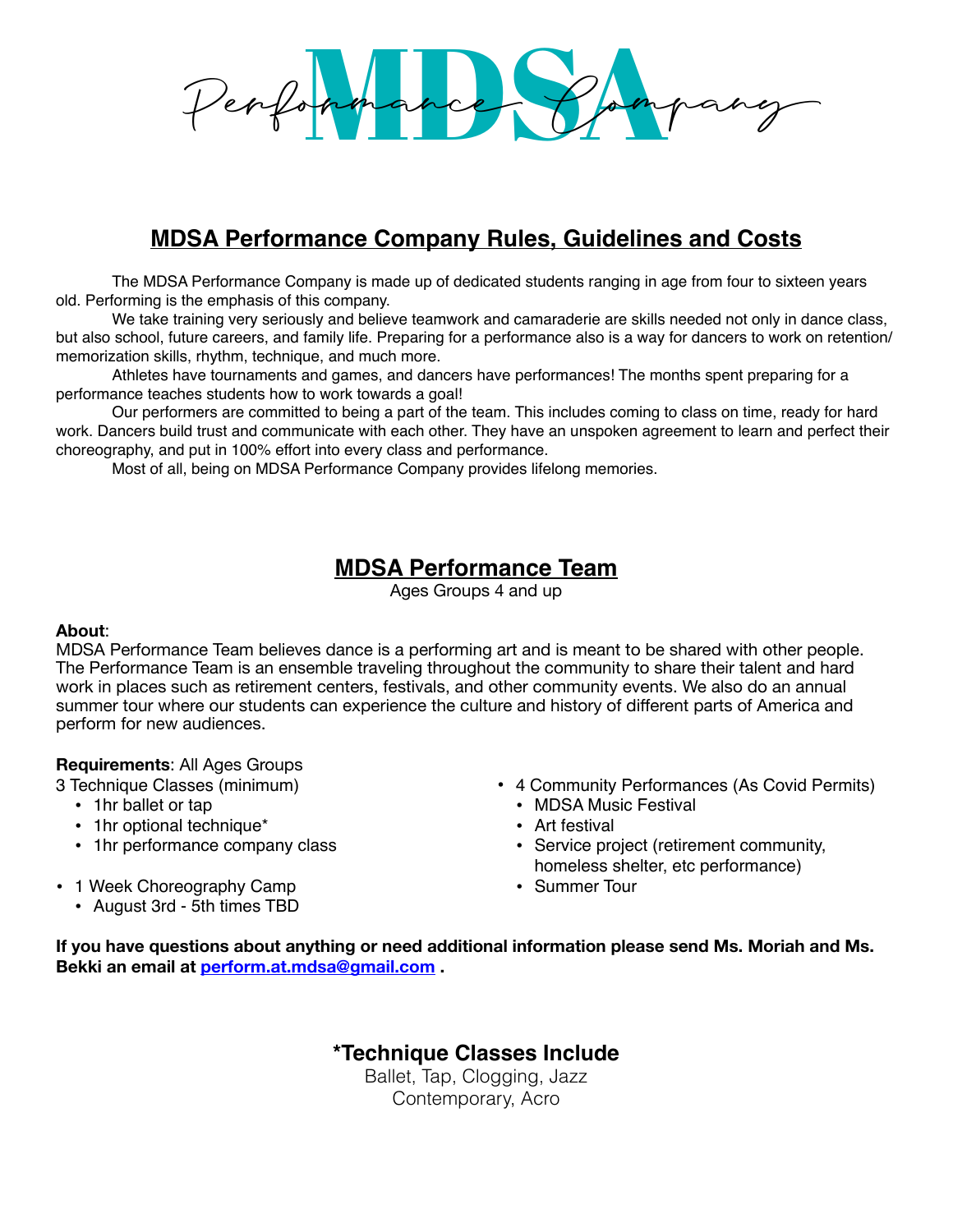# **Musical Theater Team**

Ages Groups 5 and up

### **About**:

MDSA Musical Theater Team is about developing confidence in a nurturing and fun, all inclusive atmosphere. Our focus will be on character development, dance performance, dictation and projection, and of course, creating memories! This team will have an emphasis in musical theater. Team members will spend part of the time in group vocal training and the other half in group choreography. Music will be chosen from broadway and current hits.

# **Requirements**: All Age Groups

3.5 Technique Classes (minimum)

- 1hr Tap, Clogging or Ballroom
- 1hr Jazz, Ballet or Hip Hop
- 1.5hr Musical Theater class
- 1 Week Choreography Camp
	- August 3rd-5th 5:30 7:30
- 4 Community Performances (As Covid Permits)
	- MDSA Music Festival
	- Art festival
	- Service project (retirement community, homeless shelter, etc performance)
	- Summer Tour

**If you have questions about anything or need additional information please send Ms. Moriah and Ms. Bekki an email at perform.at.mdsa@gmail.com .** 

# **\*Technique Classes Include**

Ballet, Tap, Clogging, Jazz Contemporary, Acro

**MDSA Performance Company directors reserve the right to determine placement of performers within teams if multiple teams are required.**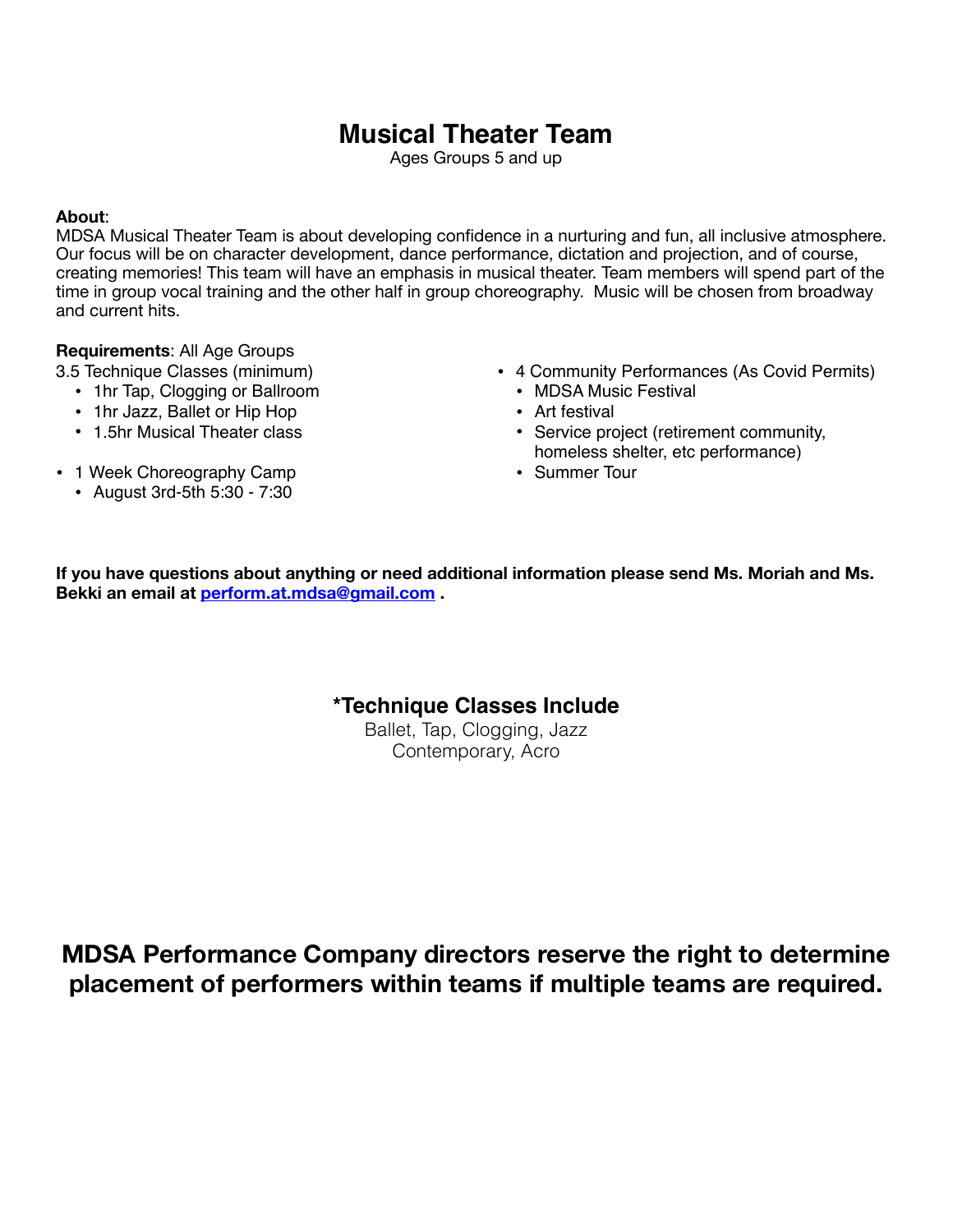# **MDSA Competition Team**

### **About**:

The Moriah Davis School of The Arts is home to the award winning MDSA Competition Team. MDSA Competition Team members stand out in their classes with their drive for learning and their ability to take on new challenges. Our competition team teaches dancers the value of hard work and being responsible to a team. We teach our dancers that working hard towards a common goal is not only rewarding but valuable in all areas of life. To be a member of our team you need to have a drive for dance and also helping your team grow. We are a family that holds the BE Dance motto in our highest regard. If this sounds like your student please see Ms. Holly for more information.

We will have different groups based on age and skill level. While there is not a skill level required to be on a team with us, there is a commitment level requirement. Dancers need to have a drive to improve and work hard to be a member of the MDSA Competition Team.

### **Age Levels and Requirements:**

Skill level and age will be taken into account when placing dancers on a team.

Mini: 6-8 Junior: 9-11

4 Technique Classes (minimum)

- 1-2 hrs ballet
- 2 hrs additional technique classes\*
- 1hr competition class

Teen:12-14 Senior: 15-19

6 Technique Classes (minimum)

- 2-3 hrs ballet
	- 1hr jazz
	- 2 hrs additional technique classes
	- 1hr competition class

# **All Age Levels:**

- 1 Week Choreography Camp
	- August 3rd 5th times TBD
- 4 Competitions
- 3 regional competition-dates TBD (Feb, March, Apr)
- 1 national competition-dates TBD (June)
	- 1 optional competition for solo, duet, trio-date TBD (May)

Solo, duets, and trios are optional for 2nd year team members. They will need to be decided by September. Choreography and cleaning will be worked on in private lessons. No solo numbers will be run in company class with the exception the week of a competition all dances will be run in class for a final look.

**Any solo, duet, trio fees will need to be worked out with instructor. You are free to use any choreographer you choose. If you would like to use Ms. Moriah or Ms. Holly as your choreographer, fees will be \$450. With that fee you will receive a 1.5 hour choreography lesson where you will learn the dance. Then a 30 minute private lesson each week, September through December (15 - thirty min. lessons in the fall). January through the beginning of April it will move to 30 minute private lessons every other week (7 thirty minute lessons in the spring). Other MDSA teacher are available for choreography (fees may vary). Outside choreographers must be approved by Ms. Holly.**

**If you have questions about anything or need additional information please send Ms. Holly an email at compete.at.mdsa@gmail.com with COMP TEAM in the subject line.** 

> **\*Technique Classes Include** Ballet, Tap, Clogging, Jazz

Contemporary, Acro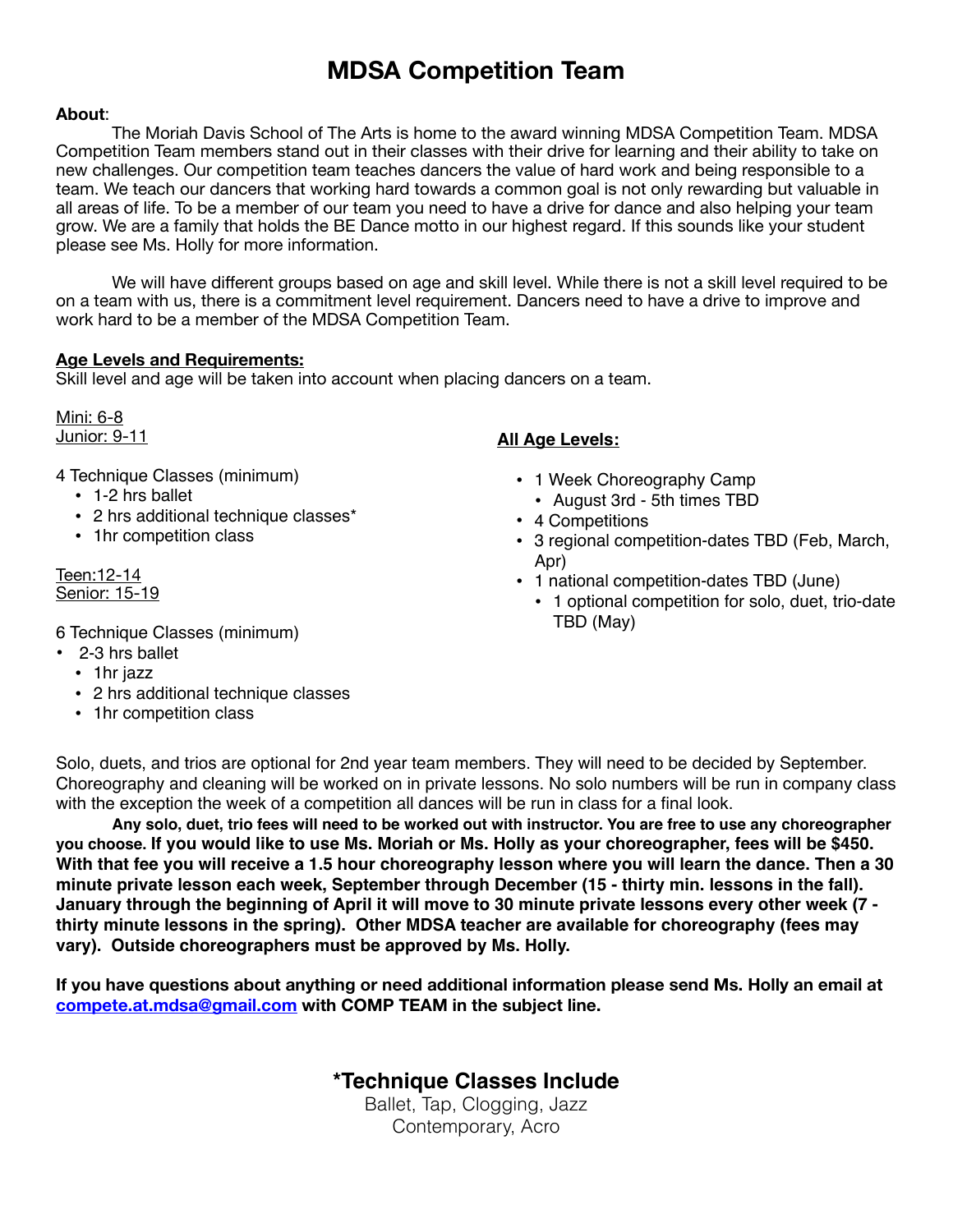# **Performance Company Dues**

**Payments will be due July 1st. If you do not turn your money in on time you will accrue a late fee of \$25. We are putting in the order on July 1st for their warm-ups and if paid late your child will receive them late.**

Performance \$200

- Jacket
- Pants
- $\bullet$  Shirt (3)
	- Company tee, Team tee, Long sleeve tee
- Leotard
- 1 week choreography camp
	- Private lessons extra as needed

# Musical Theater \$200

- Jacket
- Pants
- Shirt  $(3)$ 
	- Company tee, Team tee, Long sleeve tee
- Leotard
- 1 week choreography camp
	- Private lessons extra as needed

# Competitive \$200

- Jacket
- Pants
- Shirt  $(3)$
- Company tee, Team tee, Long sleeve tee
- Leotard
- 1 week choreography camp
	- Private lessons extra as needed

If dancers are participating on more than one team \$100 will be required for each additional team.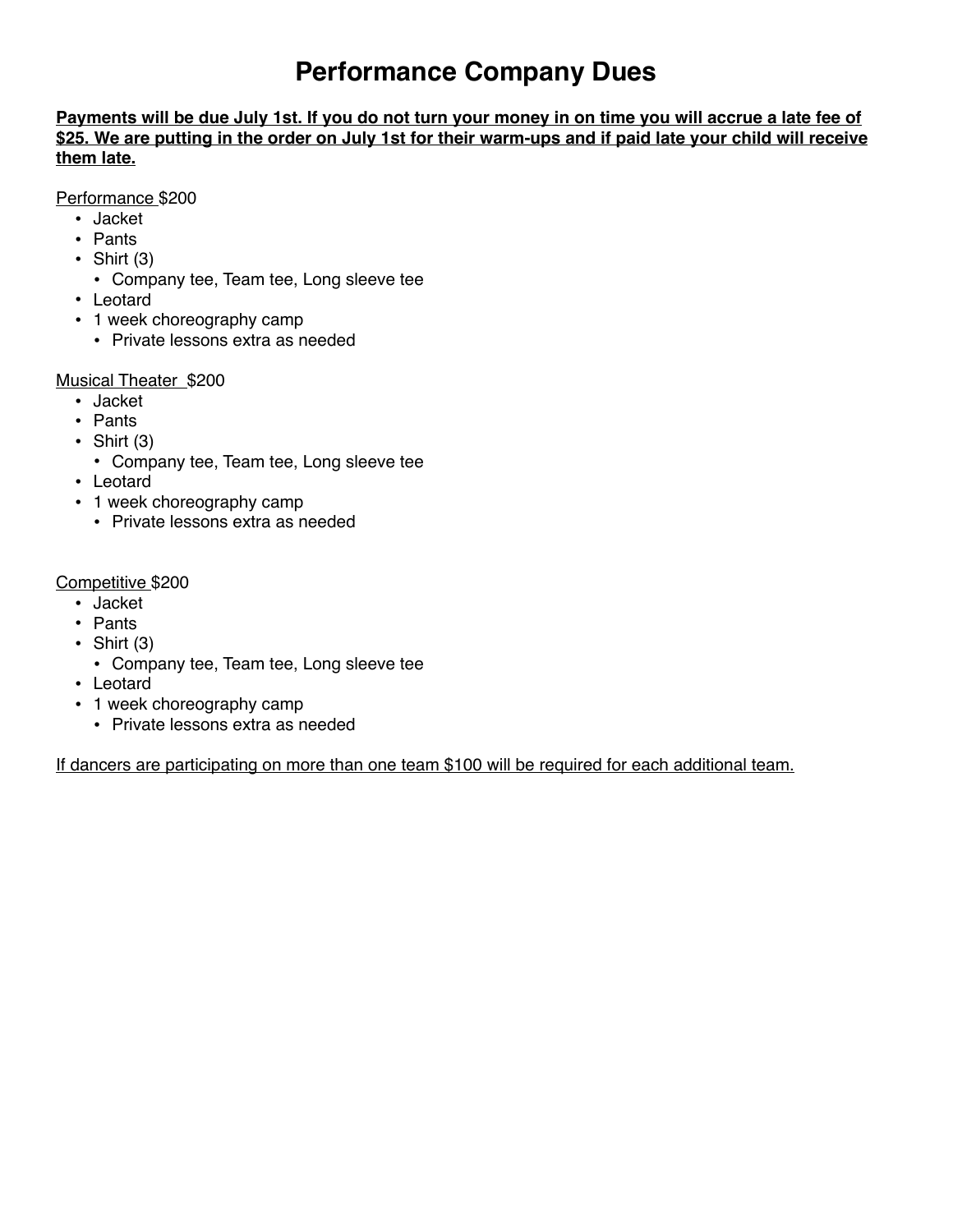# **Rules:**

Respect: All dancers must show respect to all coaches, team members, administration, faculty, and other teams. Always respect the school facilities and property. A dancer not displaying all levels of respect will be asked to leave practice and the absence will count as unexcused.

# **Dedication:**

It is expected that when a dancer is in practice that he/she is giving 100% of their effort at all times. Furthermore he/she must be at all practices and events fully prepared, and ready to go on time.

# **Attendance:**

You are allowed two unexcused absences a semester. A charge of \$40 will be added to your account for every unexcused absence beyond your allotted two per semester. With Covid 19 around this year, we recognize the importance of be overly cautious with illnesses. Please stay home from all classes if you feel under the weather. With that being said, please make every effort to be in classes in every other instance. Communication is key. Send an email with why your child will not be in attendance to mdsaoffice@gmail.com.

# **Excused Absences:**

- 1. Personal illness or accident
- 2. Funeral or death in the family.
- 3. Religious holidays.
- 4. Special school activity with permission of the directors at least one week in advance.

If your dancer makes the decision to quit mid season, therefore no longer being a part of the team, he/she will not be allowed to try out for the team again the following year.

# **Parent Duties:**

Support and encourage your child's involvement with MDSA Performance Company. Respect authority and decisions made by directors. Serve as role models for positive attitude, dedication and great sportsmanship.

# **Social Media:**

The MDSA Performance Company has a zero tolerance policy for any negative comments, actions, imagery, etc. posted to ANY social media site in regard to any dancer, directors, teachers, facility, or parent of MDSA.

This policy applies to dancers and parents. Consequences may include being removed from the dance, event, or team. All consequences are at the directors discretion.The goal is to promote a positive program.

# **Lockers:**

The Moriah Davis School of the Arts is not responsible for any lost, stolen, or damaged personal property.

Lockers are not mandatory but are available for \$8/mo or \$40/a year. You provide your own combination lock and must provide the studio with the combination number.